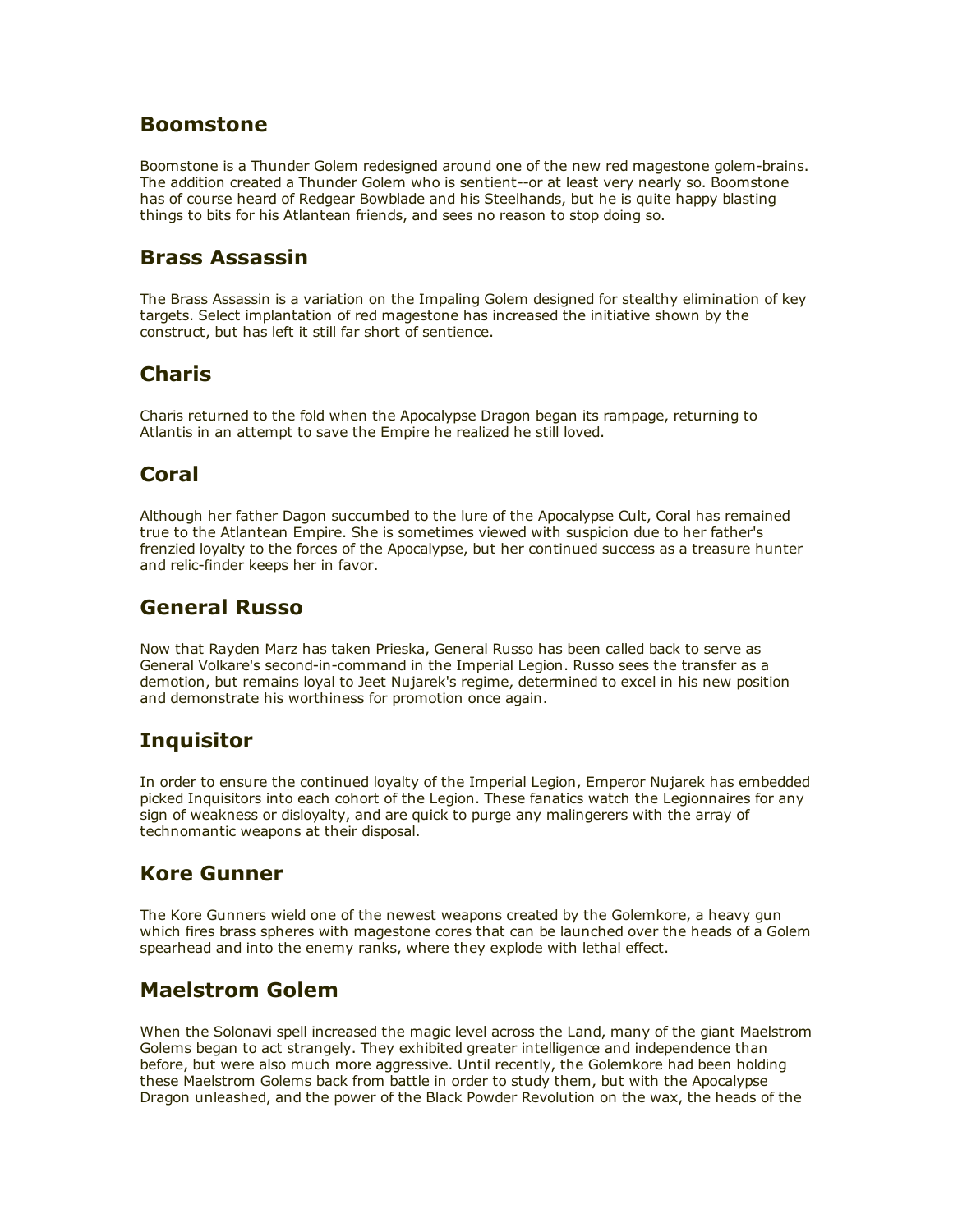Golemkore have decided that the time has come to unleash the strange new Maelstrom Golems on the battlefield.

### Magestone Lord

As chaos spreads across the Land, and more and more magestone mines are cut off from their supply lines, the Magestone Lords who command most of the smaller mines are becoming more and more important.

## Magus Anendu

When the alliance with the Elven Lords disintegrated and the siege of Khamsin failed, Magus Anendu was recalled to Atlantis in disgrace. Magus Alament Lan approached Anendu, and soon embroiled him in the Delphana plot to seize power within the Empire once more.

# Submersible Golem

Designed by Jolum the Fish in 433 Tz to work alongside Iron Lung troopers, the Xandressans have recently begun to purchase large numbers of the Golems from the Atlantean Empire for use guarding their ships. With Xandressan Sailors to protect them, and Captains to guide them, the out-dated Golems become a potent defensive weapon.

# Syndak

With the defeat of the combined Draconum/Drakona army in the Battle of the Egg, many Draconum have once more left the northern mountains, seeking to improve themselves elsewhere in the Land. Syndak returned to Atlantis, where he was able to make a deal with the Imperial Legion, trading his service for the promise of enough magestone to complete his next Chrysalis.

# Xandressan Captain

Xandressan Captains lead by example, inspiring great trust in the other members of their family-crew. Lately, many Captains have been adding Submersible Golems to the defense forces of their ships in acknowledgement of the increasing danger of doing business. The fact that the addition of these Golems makes the crew of their ship that much more effective as a raiding force is not, of course, overlooked by intelligent Captains.

# Xandressan Sailor

Xandressan Sailors are not warriors by nature, but they are extremely skilled at defending themselves and those around them, as their allies are usually their family-crew.

# Arowyne Painbringer

The Lady Arowyne revealed her true allegiance to the Apocalypse with a blast of magical energy that nearly killed fellow Rivvenrose Hero Lady Skeri. Now Arowyne Painbringer stands at the side of Preceptor Nala, using her considerably magical talent to lay waste to the foes of the Apocalypse.

#### Contri Oathbreaker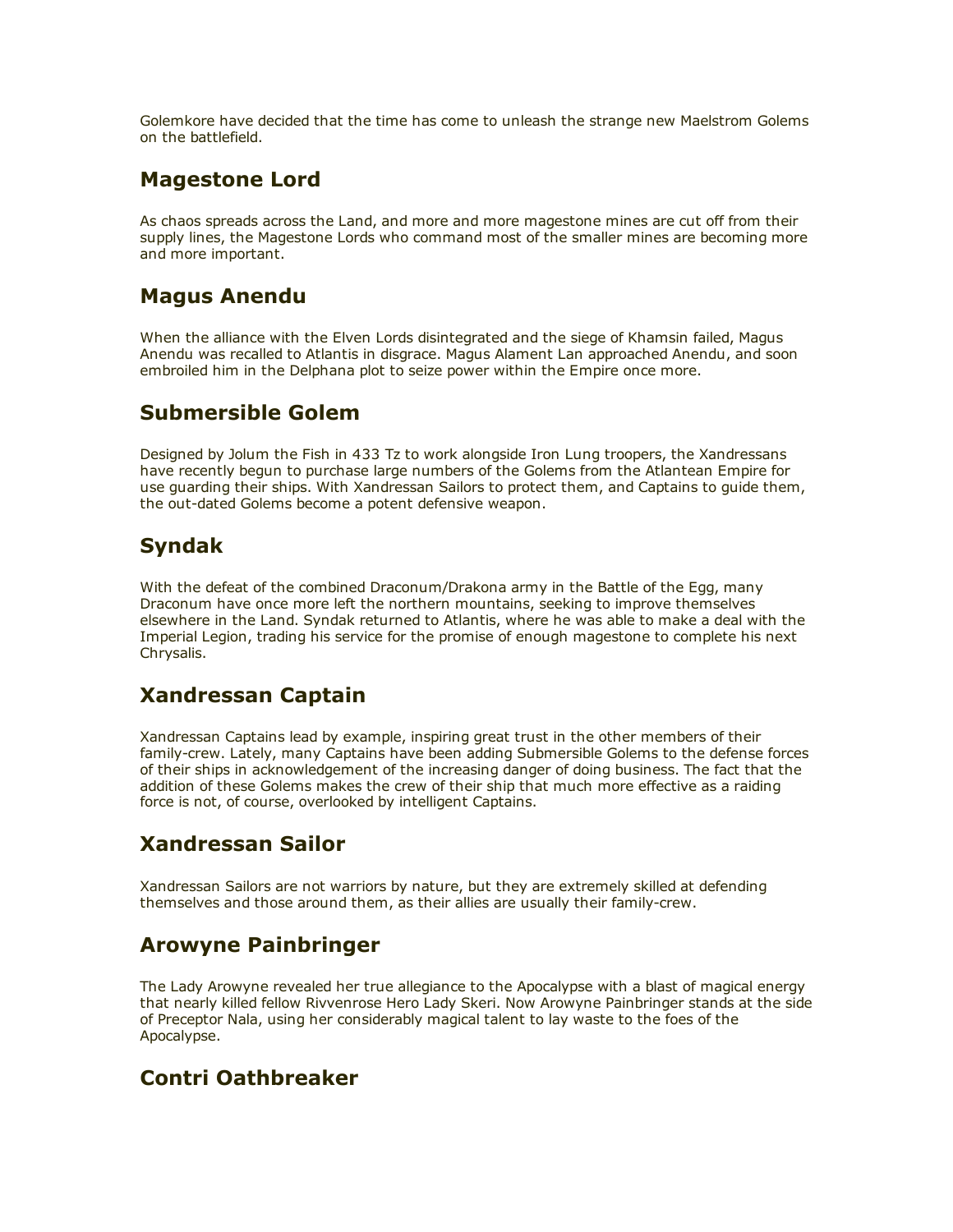During one of his expeditions for the Solonavi, Seeker Contri came into contact with an Apocalypse-tainted artifact of immense power. With the aid of the artifact, he was able to break his Oaths to the Solonavi and join the Apocalypse as Contri Oathbreaker.

# Dagon

While some Xandressans, such as Captain Onishta, work with the Apocalypse cult to accomplish their own goals, some, such as the former Hero Dagon, have thrown their lot completely behind the way of the Apocalypse.

# Dark Berserker

It is not only humans and elves who join the cult of the Apocalypse; some forest trolls have seen the devastation caused by humans and elves throughout the Land and have taken up with the Apocalypse Cult, having decided that it is the existence of humans and elves that threatens the Land, and if the Apocalypse succeeds, the Land will be safe from the tyranny of man and elf. These trolls are amongst the most dangerous of the minions of the Apocalypse, as they are willing to give their lives for the Apocalypse and the Land without a second thought.

# Desert Bladestalker

In their looting of the tombs of the Blasted Lands, many of the Desert Bladestalkers have unfortunately come into contact with artifacts of the Apocalypse and have joined Preceptor Nala's cult as assassins and scouts.

# Draconum Mummy

Corrupted by the taint of the Apocalypse, this former guardian of the Black Pyramid has emerged into the world with the sole purpose of destroying the life denied to it.

# Flayed Lord

The taint of Apocalyptic artifacts buried beneath the tombs guarded by some Flayed Lords have not only freed the undead monstrosities from their bonds, but also twisted their commands to defend against intruders into a wish to destroy all who oppose the Apocalypse Cult.

# Guardian Sphinx

Like many creatures of the Blasted Lands, the Guardian Sphinxes have been twisted by the influence of the Apocalypse spreading from the Black Pyramid. Despite the efforts of the Elemental Freeholders in keeping actual creatures of the Apocalypse from leaving the Black Pyramid, the taint still seeps across the Blasted Lands, corrupting those it encounters.

# Hawk Guardian

Created to destroy intruders into the Black Pyramid, the Hawk Guardian has recently been released from its bonds in order to walk the Land, destroying those who oppose the Apocalypse Cult. Only a few have thus far eluded the army of Elemental Freeholders who stand guard over the Black Pyramid, but even those few are dangerous enough to give worries to any who cross the path of the Apocalypse Cult.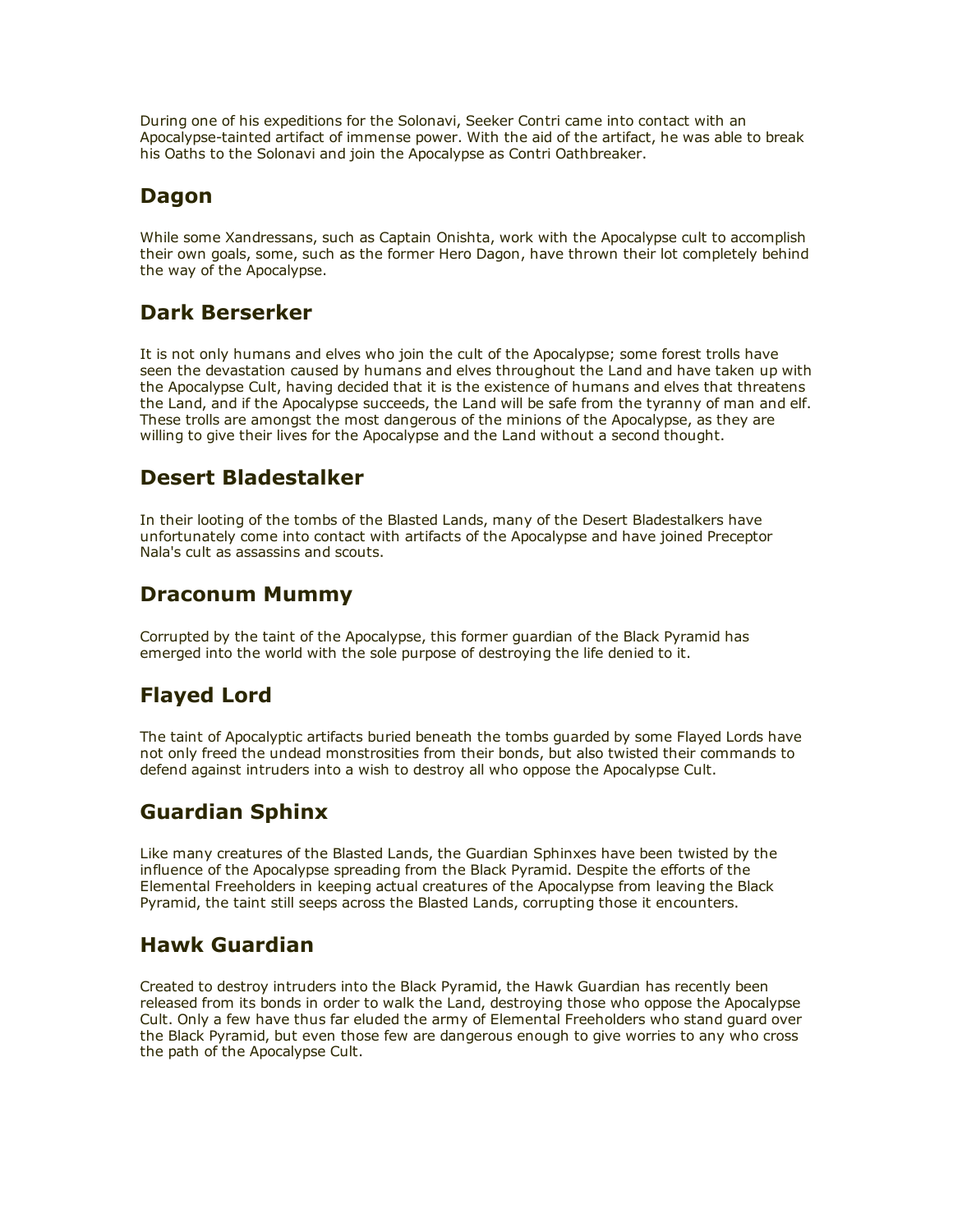# Jackal Guardian

Originally created to test those who found their way into the Black Pyramid and see if they were worthy of the treasures within, the Jackal Guardian has been twisted by the Apocalypse so that it now seeks to test anyone it comes across to see if they are worthy of living.

#### Khoura

Like Contri Oathbreaker, Khoura found a tainted artifact deep within one of the Dungeons she raided with Amir and Hazna Bez after the disappearance of fellow Galeshi seer En-Zar. This artifact began to exert control over her slowly at first, but in time, she came fully under its sway, and now seeks nothing more than to further the goals of the Apocalypse Cult.

#### Mummy

Mighty warriors and pious priests of ancient cultures were often laid to their final rest with wondrous artifacts. With the resurgence of magic throughout the Land, many of these artifacts have been revealed as corrupting Apocalypse relics. The power of these artifacts has returned many of the dead to the land of the living, where they serve the will of the Apocalypse without sustenance, rest, or question.

#### Possessed Draconum

During the Battle of the Egg, several Draconum were captured by the forces of the Apocalypse. Through abominable rituals, the dragon-men were turned into hosts for spirits of the Apocalypse. Now they have been let loose on the world, their powerful Draconum bodies filled with the fury of the Apocalypse.

# Rurik the Cursed

Rurik never found what he was looking for in the dungeons of the Land, and emerged a broken elf. Whatever faith he had in the Elven Lords shattered, Rurik turned his back on the Heiramman gods and took up worship of the Apocalypse. In turn, his magical abilities have been amplified, although the increase in his power has affected his memory and personality. On the battlefield, he rarely remembers the spells of healing which used to be his forte, using his power to blast apart his enemies instead.

# Cindrata

Cindrata is another of the Draconum who left the encampment of the Draconum and Drakona after the Battle of the Egg. Although she has returned to the slopes of Nepharus Mons and her former sister Amazons, it is still unclear whether she will side with Queen Corella's wolf clan or against it.

# Amazon Huntress

There are Amazon Huntresses on both sides of the Amazon Civil War, and their skill with black powder weapons is equally feared by commanders on both sides.

# Amir

When Darq the Corrupt set himself up as Prince of the Moonborn and destroyed the Galeshi way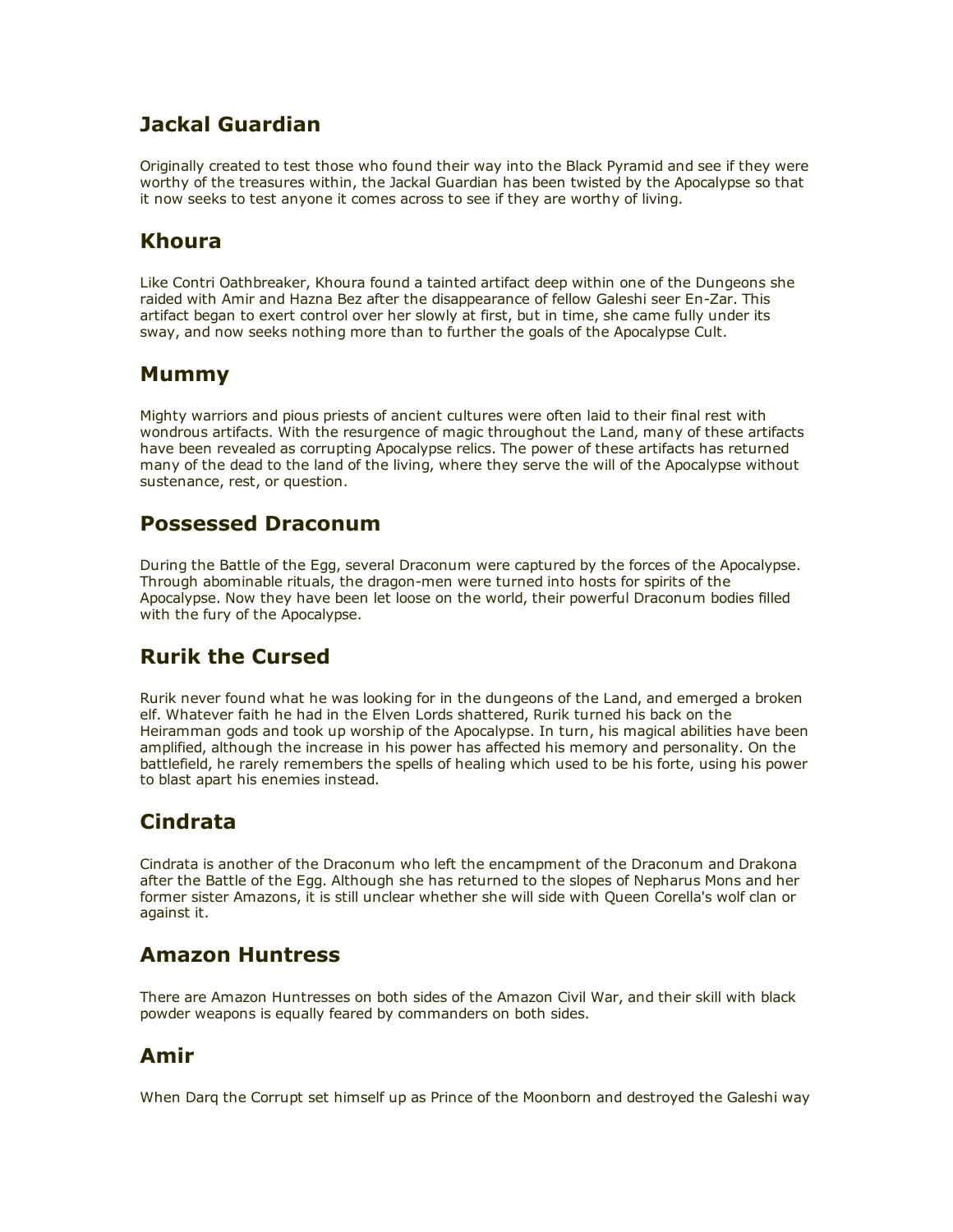of life, Amir decided that gold and fame was not enough when you did not have a home to return to. Now he struggles against the corruptors alongside the Sunborn and their Black Powder Revolution allies.

#### Baran Skullcracker

Baran is still as crazed as ever, but the Scythrian has thrown his lot in with the Black Powder Revolutionaries after meeting Rachel os Torgard, the Red Duchess of Khamsin. The Red Duchess made such an impression on the barbarian Hero that he promptly swore his allegiance to her, and has served her ever since.

# Dwarven Axe-Knight

These brave warriors of Marway, dwarven goddess of Tinkers, continue to guard their people among the northern mountains. Many, however, have been drawn to the newly re-opened holts in Scythria, and have taken the long and dangerous journey from their northland homes to the southern mountains.

#### Dwarven Hammerskald

Hammerskalds often lead groups of Dwarven Axe-Knights and Thunder Gunners in their search for new holts, or serve as unit commanders during battle. These dwarven heroes not only lead their fellows on the field of battle, but also command respect in council.

#### Dwarven Stomper

As the abilities of the Dwarven Tinkers increase, they are able to create more efficient golems and upgrade older ones. Some tinkers have experimented with using red magestone to boil water and power their Golems, and have been able to increase the power of older designs. Additionally, they have been able to design more efficient cogwheel circuits to control the golems and so increase their independence. The success of the Dwarven Stomper design led to a number of them being the first to be upgraded in this way.

#### Dwarven Thunder Gunner

The Thunder Gun is a high-speed fuser used by some Dwarves to lay down covering fire for the advance of their more melee-minded companions. It may not be the most accurate weapon in the world, but it puts a frightening amount of lead down-field.

# Galeshi Sun Prophet

Many of the remaining Sunborn Prophets have trained with the Forgemasters and carry artifacts forged by the Dwarven masters that allow their magical blasts to pierce the defenses of even the most warded opponent. Unfortunately, these artifacts have a tendency to backfire when assaulted by powerful magical forces, a weakness the Forgemasters are still working to correct. The Sun Prophets view this as an acceptable risk to take in exchange for the power to blast through the defenses of even the toughest Vampires opposing them.

# Red Duchess of Khamsin

Rachel os Torgard remains one of the pillars of the Black Powder Revolution. Although the Bloody Thorns have been gaining prestige due to their actions against the Atlantean Empire, the Red Duchess of Khamsin (so named for the heraldry on her armor rather than any position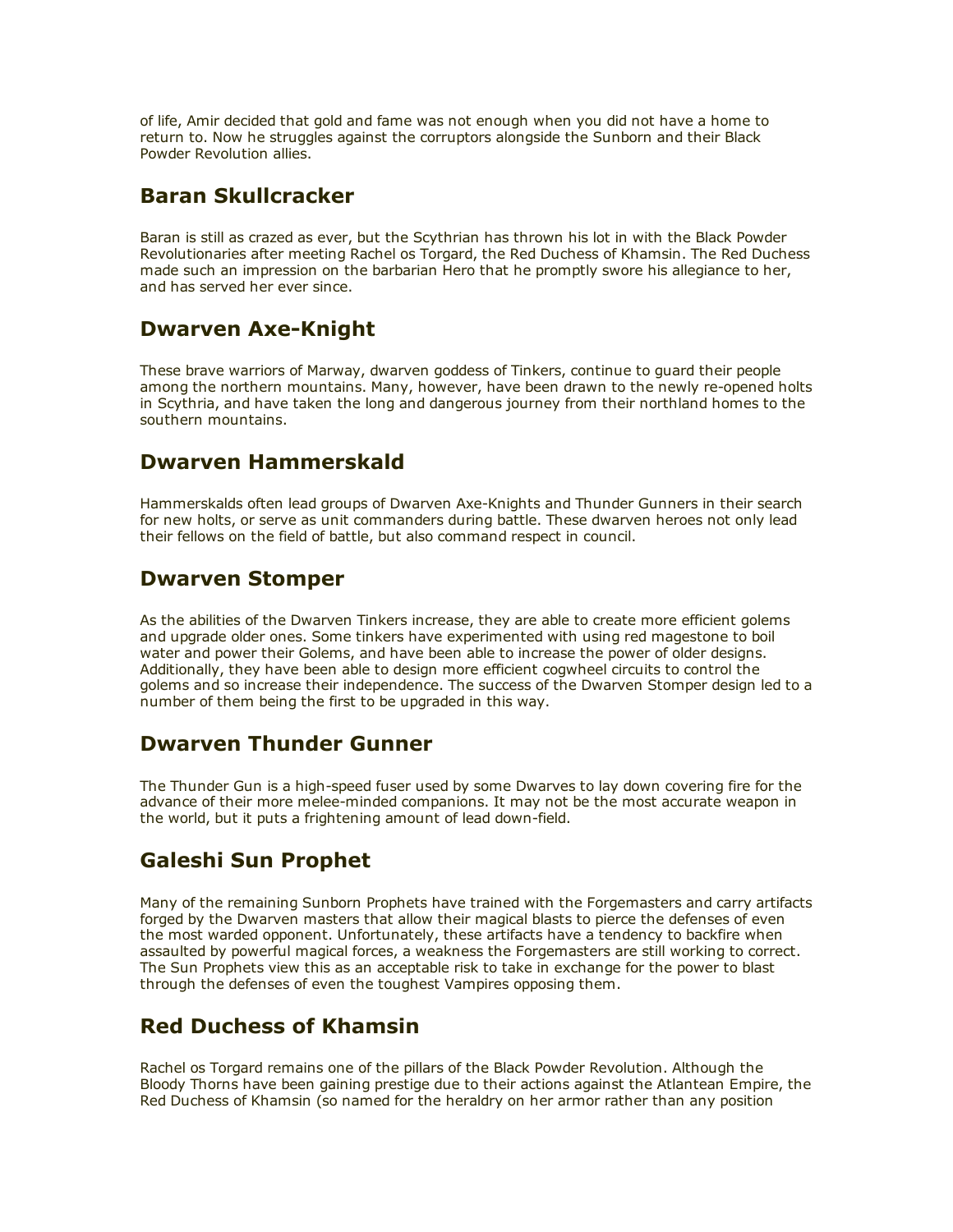within the nobility of Khamsin) has retained her position of honor thanks to her stalwart defense of the Revolution's capital city.

### Sentry Golem

The enhanced gear-work brains created by the Forgemasters have allowed the Revolution to upgrade many of their Sentry Golems with better pattern-matching and movement skills. These upgrades mean that the Sentry Golems can actually be used to guard Black Powder camps, as their name suggests, and also means that they are much more dangerous in combat.

#### Snow

Snow is a legend in his own time. It was his bullet that killed Prophet-Magus Karrudan and ignited the Black Powder Rebellion, and he has been at the point of the sword many times since, foiling the Atlanteans at every turn. He has served Blackwyn for years, and is a trusted friend of Sarah Ythlim, but most recently he has been working with the Black Thorn to strike down Atlantean commanders along the border with the revitalized Khamsin city-state.

# **Soulbound**

Moonborn vampires bound to the Black Powder Revolution by Galeshi spells and Forgemaster relics, the Soulbound hunt the Moonborn in their own element, striving to take back the night from their corrupted brethren.

# Thorn Commando

Thorn Commandos are members of the Black Thorn's band of shock troops, the Bloody Thorns. These gunmen are willing to do anything in order to defeat the Atlantean Empire and protect the Black Powder Revolution.

#### Death Merchant

Death Merchants are experienced pitfighters blessed with limited Vampirism who live to see fear and pain upon the faces of their enemies. While they work themselves into a frenzy before battle, they are only human, and if they are struck often enough, they will flee the field, to fight again another day.

# Deathspeaker Darq

The leader of the Deathspeakers, controller of the Blood Crusade, Prince of the Moonborn, corruptor of Kossak Mageslayer and General of the Order of Vladd, Deathspeaker Darq is one of the most powerful forces in the Dark Crusade.

#### Delara

Carlana's elevation to Mortifier burned Delara's pride, as it was a position Delara felt should be hers. Unlike Jadreen, Delara remained faithful to Darq through this, sure that his continued rise within the ranks of the Dark Crusade would gain her additional influence. Thus far, her dreams have been fulfilled, and Darq has tutored her in the Necromantic arts, furthering her education and increasing her power.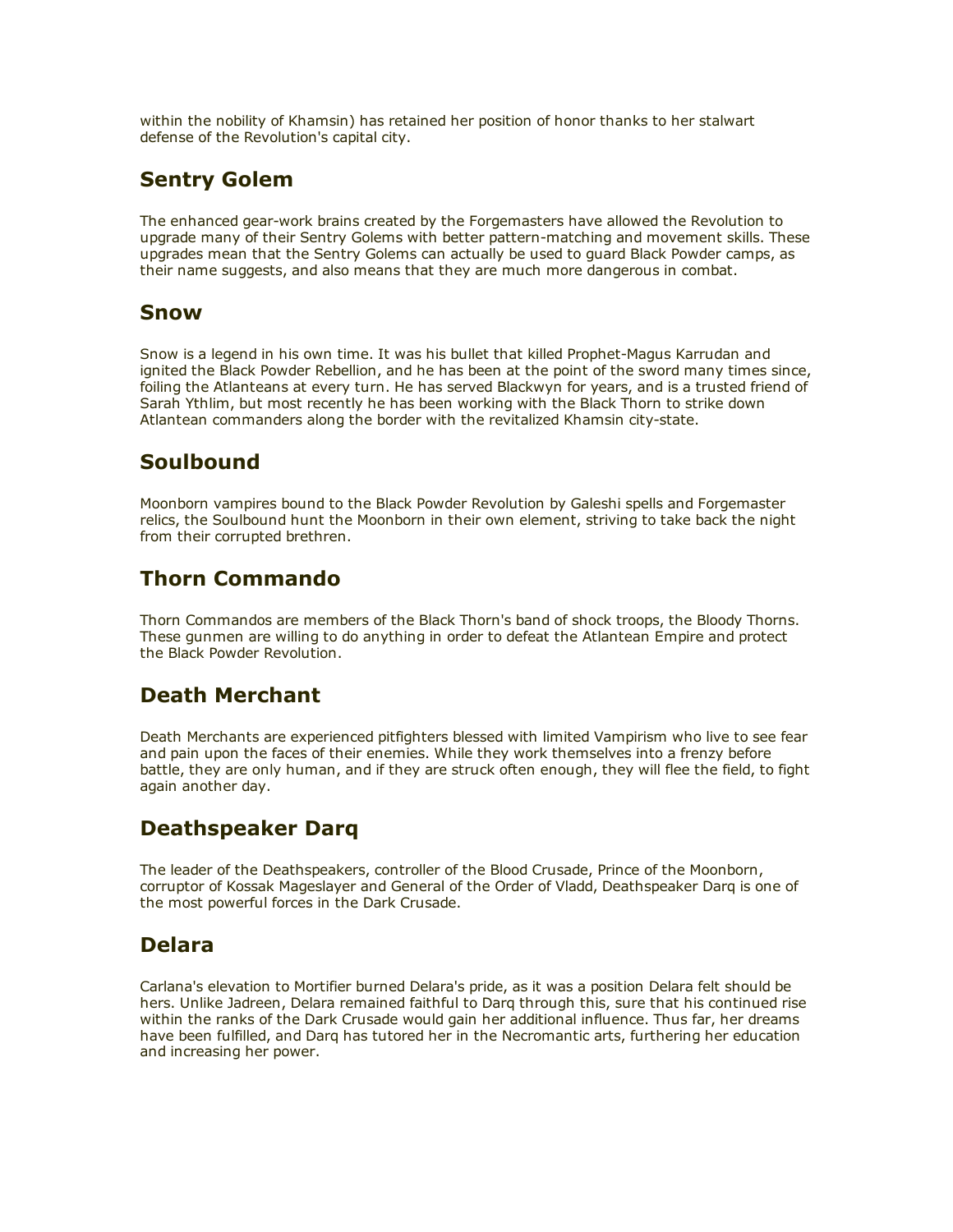# Galeshi Cultist

Moonborn sorcerers devoted to the Blood Cult, the Galeshi Cultists will do anything necessary to keep Deathspeaker Darq in power, as he is the key to their increasing power-base in the Galeshi Desert. So devoted are they to the Blood Cult that they will gladly give their lives to strike down Sunborn or any others who threaten the hold of the Moonborn on the Galeshi Desert.

# Necropolis Judge

With the rejuvenation of the Blood Cult and the Order of Vladd's increased power within the Dark Crusade, Necropolis Judges have had a great deal of work to do. These vampiric warlords are charged with infiltrating human and elven communities and corrupting them from within. Although they prefer to strike from the shadows, when pushed, they are frightening presences in combat.

# **Nightfiend**

Nightfiends are thralls of powerful Deathspeakers who have been given the first taste of vampirism in exchange for an oath of unquestioning obedience. Their newfound powers make them excellent assassins and bodyguards, but can drive them into a bloody frenzy if their will is too weak for the strain.

# Phinidae

Armed with the knowledge she found within the Dragon's Gate, Phinidae has returned to the Dark Crusade to continue her quest for further power and understanding. Her magical abilities have been increased with the learning she gained in the ancient Drakona city, and she can now defend herself against magical attacks and strike back much more effectively. She also returned with several of the powerful dark dwarven Pit Kings in thrall, and delivered them to the Dark Crusade for service.

# Pit King

Dark Dwarven Lords from beneath Dragon's Gate, the ancestors of the Pit Kings served the ancient Drakona. Several of their number were enthralled by Phinidae and brought out into the Necropolis, where they were bound with spells so that they fight for the Dark Crusade. They may have to look up to most fighters at the beginning of combat, but they soon cut their opponents down to size.

# Sect Executioner

When Dark Prophet Soma was overthrown by Aeradon, nearly all of the Sect Executioners swore their allegiance over to the new Dark Prophet. Some, however, have taken the opportunity afforded by the death of the old Dark Prophet to make ties to Deathspeakers and other warlords within the Dark Crusade. When formerly the Sect Executioners were incorruptible agents of the Dark Prophet's will, now one never knows who a particular Sect Executioner is working for.

# Sect Hunter

Sect Hunters work closely with Blood Demons to track down those who have displeased the Deathspeakers. Since Darq's elimination overthrow of the former Deathspeakers, some of the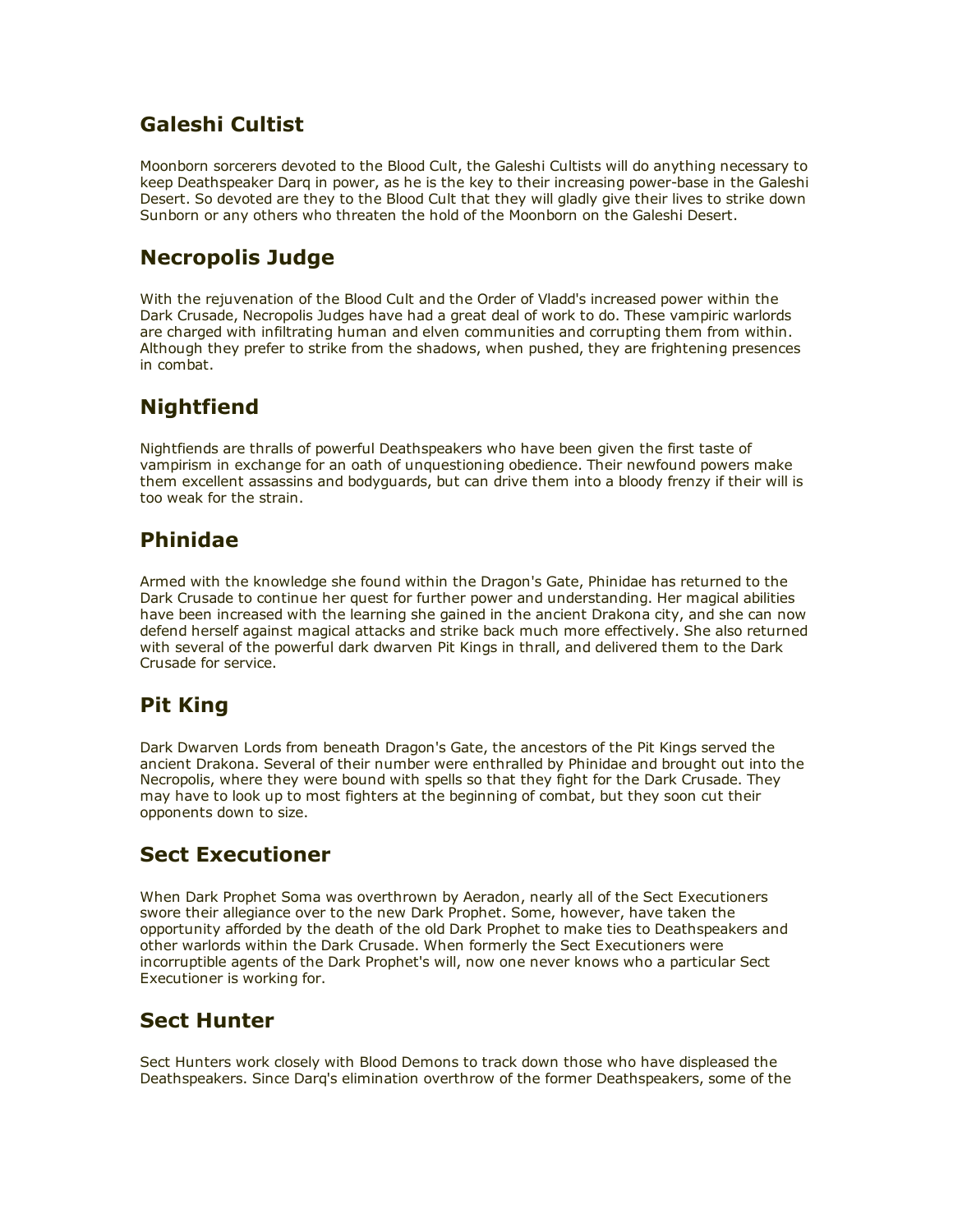Sect Hunters have gone rogue, but most happily do the bidding of Darq and his cronies.

### Spiritcatcher

Working as closely as the Spiritcatchers do with ghosts, wraiths, specters, and other dark spirits is wearing on both soul and body. Experienced Spiritcatchers have begun to depart the land of the living, fading into an incorporeal form as they consort for greater periods of time with the various dark spirits of the land.

#### Kroxysmatus

Kroxysmatus had sworn his service to Deathspeaker Aeradon and when even the rest of the Vampiric Draconum returned to the Valley of the Egg, Kroxysmatus remained behind. Now that Aeradon has attained the position of Dark Prophet, the Vampiric Draconum has gained even more power, as he is one of the few within the hierarchy of the Dark Crusade that Aeradon knows will not betray him if given the chance. This measure of trust is given because Kroxysmatus has been driven mad by his vampirism, and wishes nothing more than to see the whole world a land of Necromancers and undead.

# Vladd Crusader

Among the most loyal warriors of the Order of Vladd, Darq has made the Vladd Crusaders his battle lieutenants. Although they are sent across the land to further the cause of the Dark Crusade as a whole, they remain loyal to Darq alone, and are prepared for the day when the Deathspeaker will make his move to remove Aeradon and become the supreme leader of Necropolis.

# Zombie Baron

Although the rise of the Blood Cult and the Order of Vladd has unbalanced the ratio of Vampires and mortals to necromancers and undead within the Dark Crusade, the Crusade still depends on a mass of undead bodies, and the Zombie Barons and other Necromancers are needed to keep them in line.

#### Bladesmith Draconum

The Bladesmith Draconum, as his name suggests, forges weapons for other Draconum to use. Now that the Solonavi spell has increased the level of magic in the Land, some Bladesmiths can even forge relics in conjunction with magic-wielding Draconum. In addition to creating weapons for other Draconum, Bladesmiths practice with the ones they forge, and are formidable opponents on the battlefield.

# Demiphant

After the Battle of the Egg, these priests of the Dragon Gods became distrustful of their Drakona cousins, blaming the loss partially upon the alliance the Drakona forged with the Draconum. Believing that the true path to magical enlightenment lies in mastering the simpler forms of ley energy, they rely more on their innate magic than in the "artificial" spells concocted by others, though when the need arises they can cast spells with deadly efficiency.

# Drakona Majoris

After the loss at the Battle of the Egg, these elders of the Drakona felt the defeat came because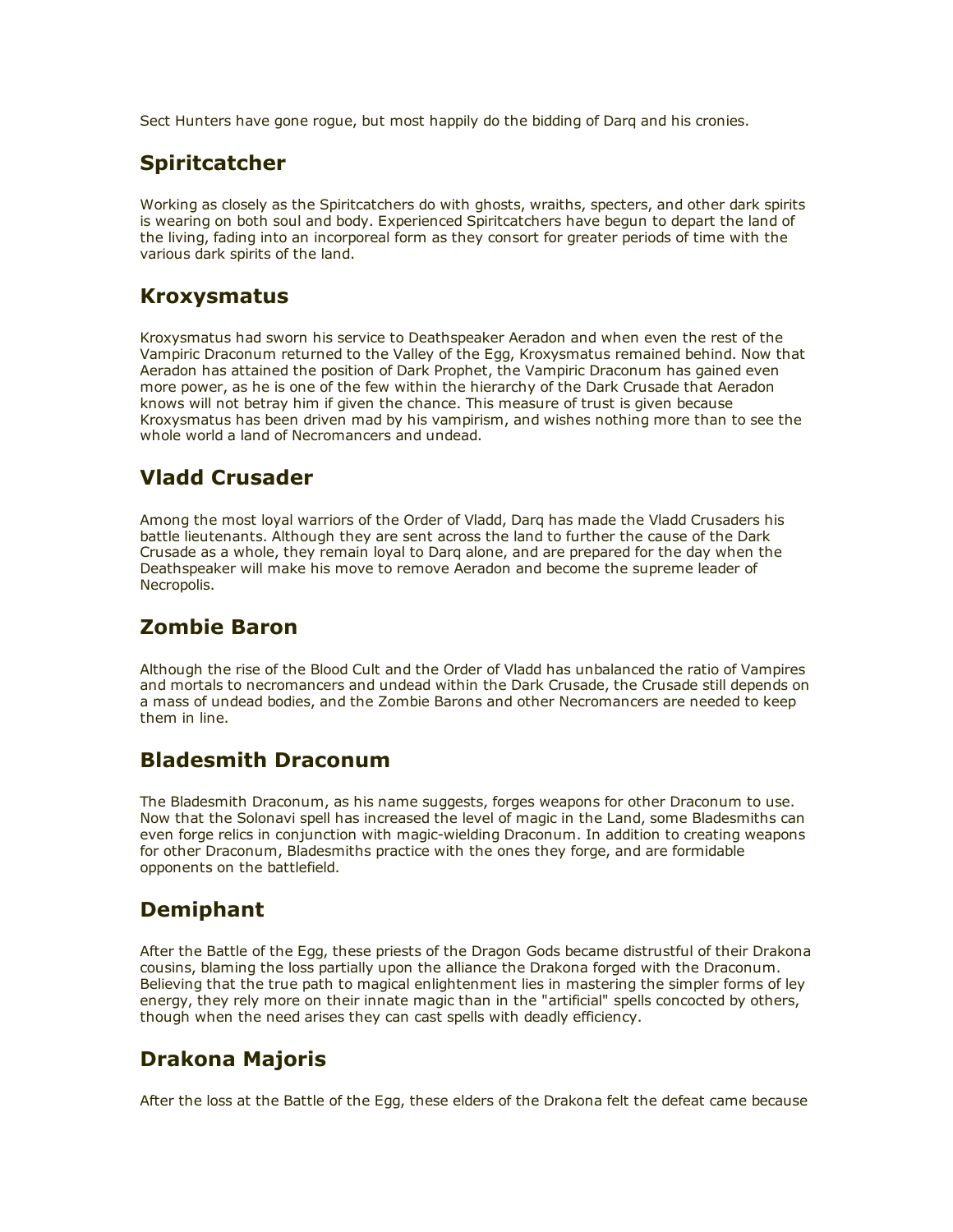their Draconum cousins had strayed too far from their ancestral roots. As such, the Drakona Majorii remained with the Draconum to teach them spells and mystic secrets to bring them closer to the Drakona ideal.

# Drakona Myrmidon

When the Majoris elders and the Priestesses remained with the Draconum, the fiercely loyal Myrmidon warriors remained to guard them, as well as to provide their exceptional martial expertise to Draconum desiring to further hone their fighting skills.

### Drakona Priestess

Unhappy with the loss of the Apocalypse Dragon's Egg, the Drakona Priestesses agreed with the Majoris elders in blaming the loss on their wayward Draconum cousins. The Priestesses remained in the Valley of the Egg to join with the Dragon Mystics and teach them even greater skills of harnessing the awesome magical forces in the Land. Their devotion to their cause and their stunning knowledge of arcane spells has earned them the respect of even the revered Pathis Arcana.

### Eldritch Draconum

Continually seeking more portent sorceries and magics, these potent Draconum magic-users can master even the most intricate and difficult spells. Their confidence and power on the battlefield can give even the weakest of their allies strength and boost their morale.

# Fanged Whelp

As more and more magic begins to seep into the Land, some Draconum Whelps have begun to grow wings before they even reach their first chrysalis, although the appendages remain useless until they whelps truly become Draconum. When in combat, the fury of these tortured whelps is terrifying to behold, causing even the most hardened of warriors to shy away from the wild beasts.

# Jarl Stonehill

Jarl Stonehill is old now, but he is glad for the chance to repay the Draconum who gave him the opportunity to rediscover several ancient holts among the northern mountains of the Land.

# Morvana Stormbringer

An encounter with Ryjalon in a dungeon deep below the Land left Morvana Stormbringer with incredible respect for the Draconum. When the Elven Lords failed to hold the wall before the Kuttar Depths, and left the war against the Shyft and Apocalypse to the Draconum, Morvana Stormbringer left Freyhaven, seeking out a Dragon Mystic and offering her services that she might help them defend the Land.

#### Pearl

Dagon's older daughter took her father's defection to the Apocalypse Cult hard. Upon learning of his new allegiance, Pearl swore to stand against him however she could, and headed north to join the Draconum holding the Valley of the Egg against the Shyft and Apocalypse forces. She survived the battle there, and has been working with Vithzerai to unlock her latent magical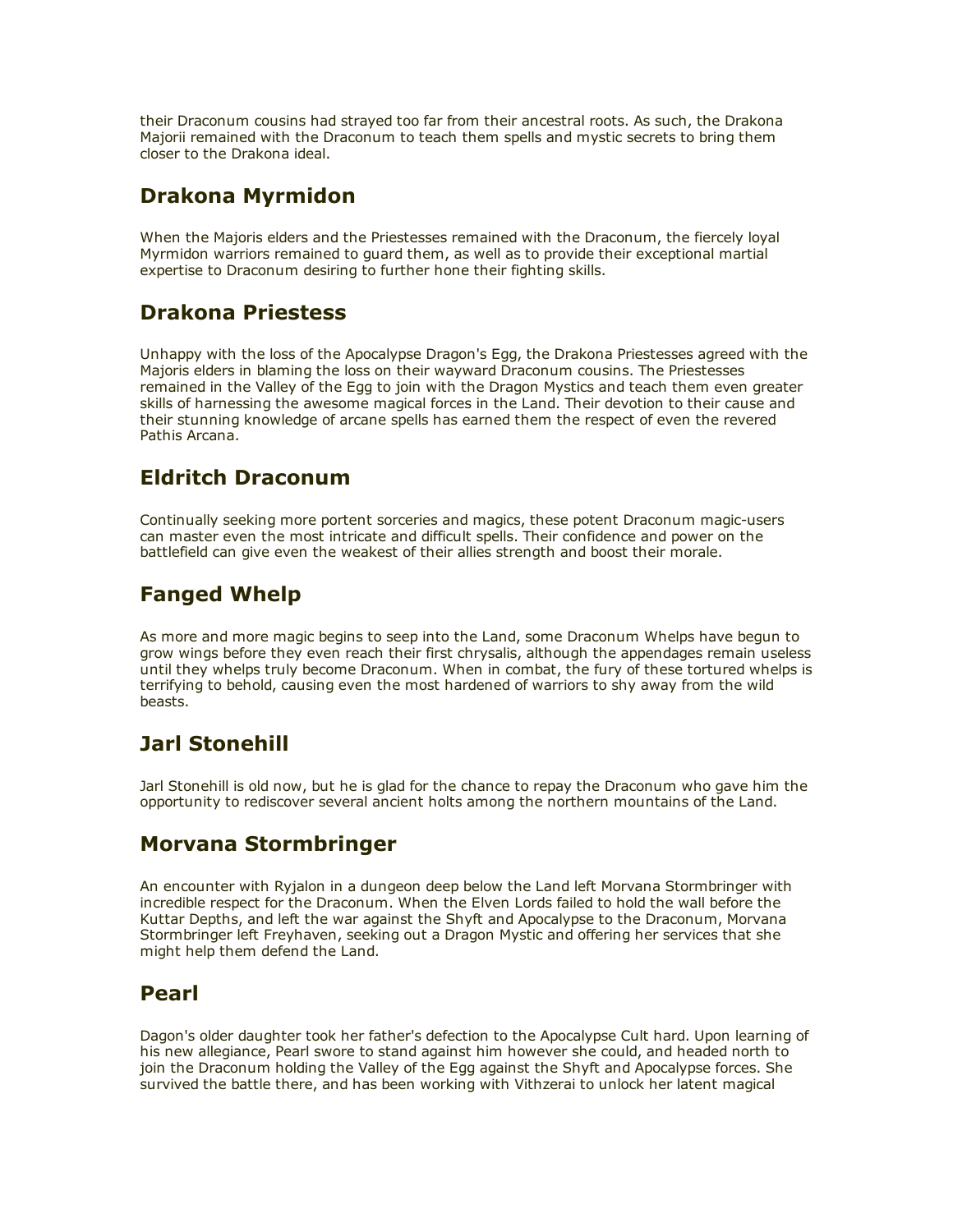ability to aid her in her battle against the darkness of the Apocalypse.

#### Niasamond

Niasamond is a king among kings. He is one of the most powerful of the Regal Draconum, and a leader among those Draconum who have remained in the Valley of the Egg after the Apocalypse assault. He is staunchly opposed to the steadily increasing influence of the Drakona amongst those dragon-men and -women who have stayed in the Valley, and works closely with Tyrsis to maintain Draconum values in the face of the more aggressive and self-centered outlook of the Drakona.

# Ryjalon

This young Draconum has learned much since his forays into the depths of the Dragon's Gate. He has fought against and alongside Drakona, and his magical arts have increased two-fold. Recently, he accompanied Drakor and a strong force of other Draconum, Drakona, and Scalesworn into Prieska following a prophecy.

# **Tyrsis**

Although he has always remained loyal to his friend and companion Nadia os Darras, the Black Thorn, Tyrsis returned to the Valley of the Egg when his fellow Draconum needed him, and has remained there since. Although he knows that Nadia is in danger without him by her side, Tyrsis is unwilling to leave the Draconum who remained in the Valley of the Egg after the battle in the hands of the Drakona who also stayed behind.

# Whelp Trainer

It started with Drakor's victory in the all-out battle that took place in Prieska, but since then, Trolls have continued to slip into the Valley of the Egg to help train the Whelps to hold in the rage brought on by the painful surge of magic in the Land.

# Amethyst Knight

When the Dark Crusade invaded the Wylden, these potent warriors initially retreated to their sanctuary at Roanne Valle to ensure it did not fall to the necromantic forces. Now, with the Wylden Host and Storm Druids focusing their energy in driving out the Crusade, the Amethyst Knights again march forth to destroy those who desecrate the precious elements of nature.

# Centaur Champion

Though many centaurs were killed during the invasion of the Dark Crusade into the Wylden, others were able to escape into the deeper parts of the forest. Calling upon their woodland gods to give them strength, Champions among these survivors have regrouped and again march against those who would defile the sanctity of life. Armored in ironwood and armed with lances made of the same exceptional material, these ferocious fighters hit and run through the glades and copses of the Wylden.

# Centaur Medic

Having seen the destruction of many of their fellow centaurs, and appalled when the Crusade callously made their corpses into mindless undead, the centaur healers knew that their skills must be refined. Training themselves to be effective in combat as well as skilled healers, the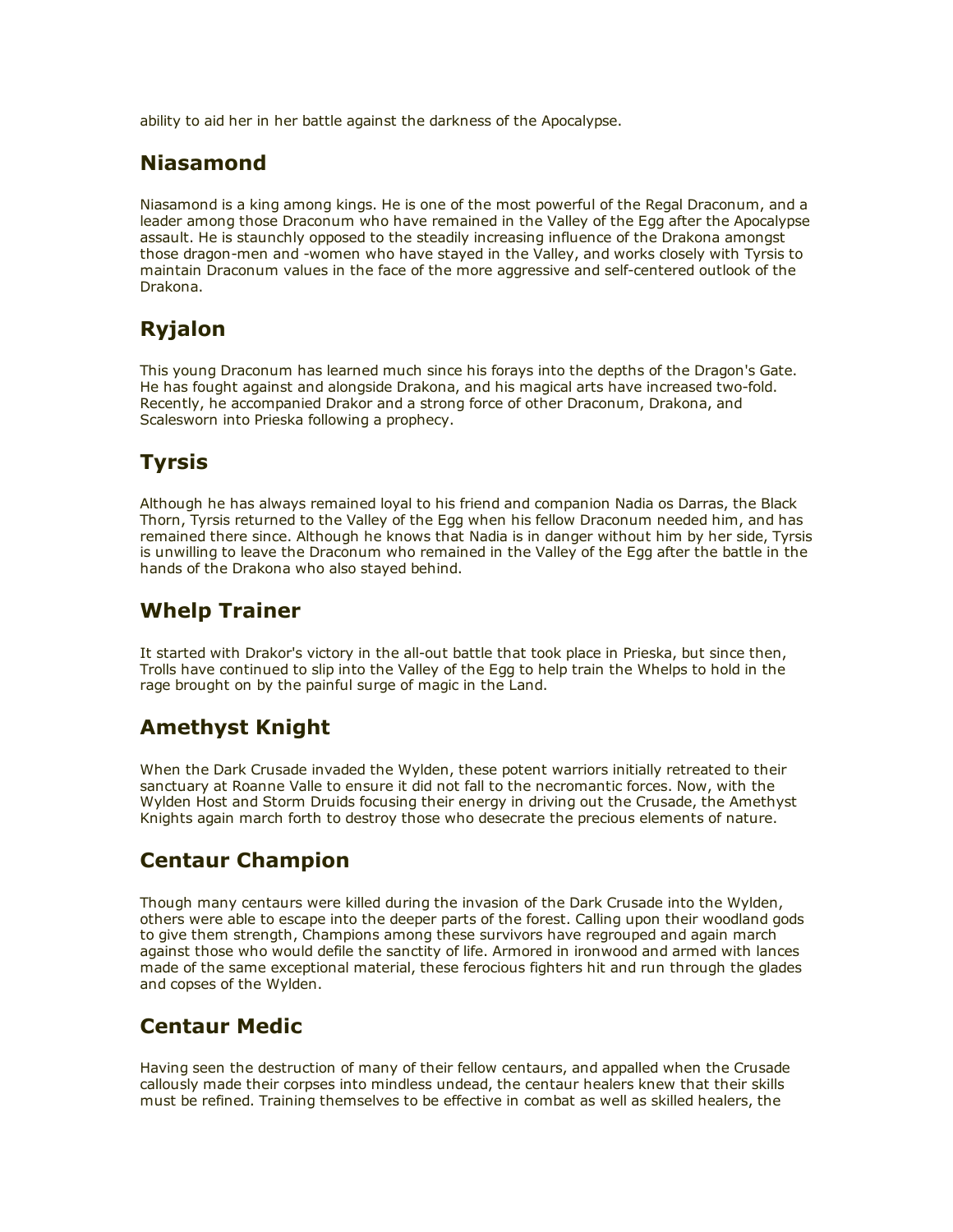Centaur Medics know the best natural remedies to heal even the most grievous wounds.

# Darkling Symbiote

By channeling some of the magic coursing through him into the bond between himself and the construct he has merged with, the elven priest who became the Symbiote was able to regain his sanity. Now others have undertaken the same Drakona ritual, able to keep control of themselves thanks to the tutelage of the first Darkling Symbiote.

## Emerald Warder

Sworn to protect the Dragon Grove and the stronghold of Roanne Valle, the Emerald Warders rely on their intimate knowledge of the Wylden Forest to take their enemies by surprise.

# Medicine Troll

Healers without equal, the Medicine Trolls mix magical spells of healing with herbalism and more mundane methods of salving wounds. Their wisdom is well-received by many Troll war-leaders and chieftains.

# Queen of the Faerie

The Queen of the Faerie was one of only two survivors of the Dark Crusader attack on the Elemental Council of Nine, but she still holds her place on the newly revamped Council of Five. Her people revere her as they have no other leader of the Faerie-folk in remembered history, and her devotion to them and to the cause of the Elemental Freeholds is without question.

# River Bandit

As chaos grips the lands, some Xandressans have left the Atlantean Empire and joined forces with those seeking to protect the Land from those who would despoil it. They use their unparalleled knowledge of the rivers of the Land to set up ambushes for river traders and despoilers of the Wylden.

#### Steppe Dragoon

When the Elemental Freeholds and the Elven Lords combined forces to assault the Necropolis and free the Vurgra Divide, they found many of the residents willing to don their ancient armor and join the elven alliance in battle against their former overlords of the Dark Crusade.

#### Thrush

Thrush's quest to destroy the undead and those who create them brought her to the Wylden, where she found kindred spirits in the Elemental Freeholders. She joined their cause without hesitation, seeing an opportunity to increase her skills and destroy more foul creations of the Necromantic arts.

# Troll Knight

Equipped with powerful Elemental weapons and armor, the champion Troll Knights have been a key factor in the purging of the Dark Crusaders from the Wylden. Determined to win their battles at any cost, the Knights have little fear of death, so long as they are able to take down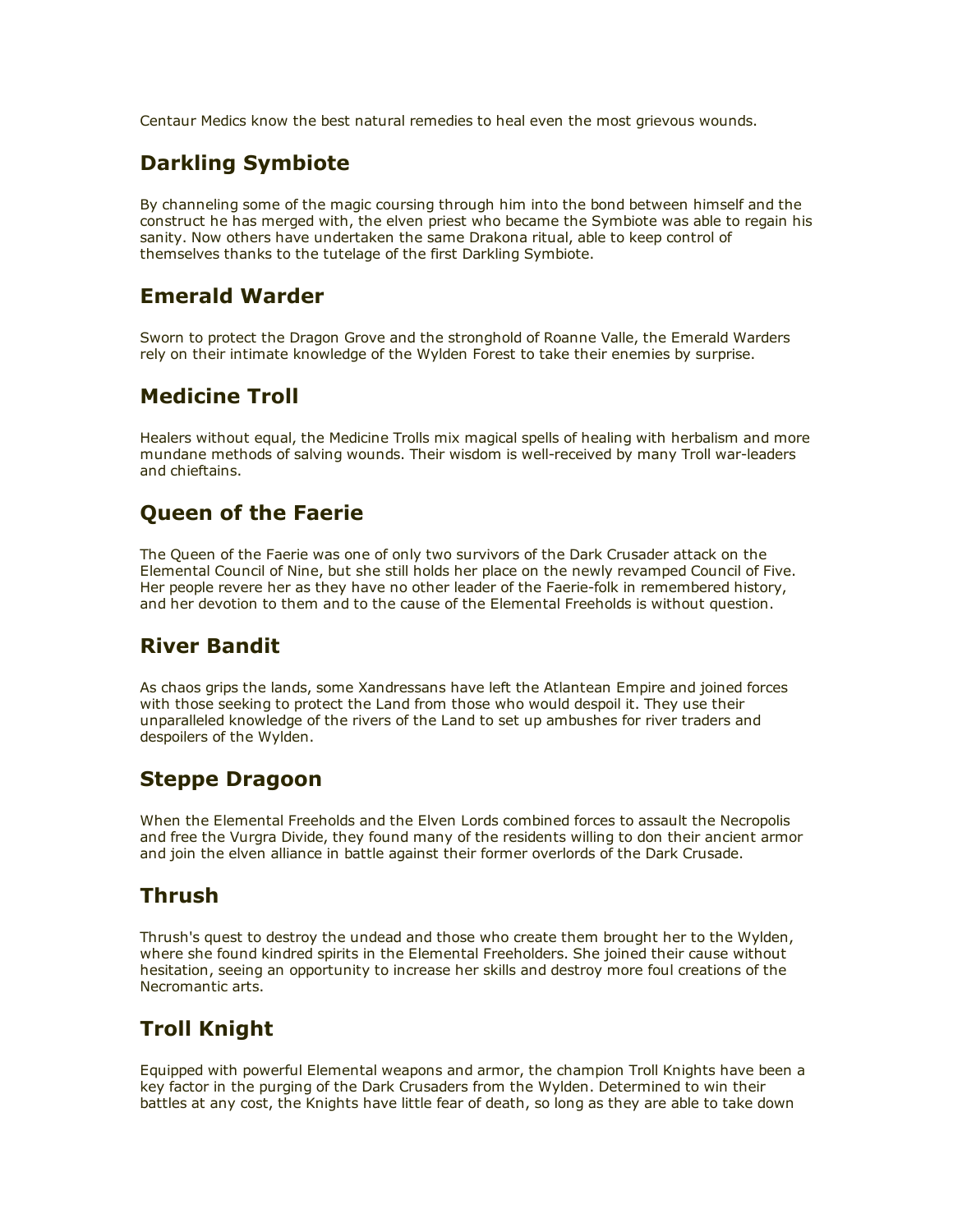their necromantic foes.

#### Troll Stalker

Though large in stature, these mighty Troll warriors have been trained as snipers and assassins. They are powerful hand-to-hand fighters, but the Troll Stalkers are most comfortable with their enormous crossbows. They are often sent ahead of the main Elemental battalions in an attempt to eliminate the leaders of the opposing forces with their fencepost-sized crossbow bolts.

## Wild Draconum

Some Draconum have always had a closer connection to nature than others. The torment that the Tu'raj, Dark Crusaders, Atlanteans, and others have put the Land through has driven some of these Draconum to leave the Valley of the Egg and join with the Elemental Freeholders. Although the martial fury of the Draconum still flows through their veins, many of these Draconum have been learning from the Centaur and Troll Healers to salve the wounds of those who fight alongside them.

# Wylden Bandit

Clad in ironwood armor from the slopes of the Sturnmounts, the Wylden Bandits are scattered throughout the remains of the Wylden, lying in wait for Dark Crusader or Apocalyptic patrols and causing them to disappear without a trace. The Dark Crusaders have sent out several reconnaisances in force to determine the fate of some of the patrols ambushed by the Wylden Bandits, but all they ever find is the trail of the patrol stopping abruptly and a pile of skulls--all that remains of the vanished patrol.

# Arjen Lightbringer

After learning what he could from Ryjalon and other Draconum as a Scalesworn, Arjen Lightbringer returned to the Rivvenheims to rejoin his fellow Elven Lords. He still wears his chains as a reminder of his time spent with the Draconum, but his loyalty is fully with the Elven Council.

# Council Lord Jamus

The collapse of the alliance between the Atlantean Empire and the Elven Lords caused Lord Jamus to lose some power within the Elven Council, but he has fought hard to regain it, staunchly calling for a policy of intervention in lowland affairs. Jamus believes that the lowland races cannot fend for themselves, and that the Elven Lords must demonstrate their superiority over them and take rulership of the Land in order to save it from the Apocalypse.

#### Miraxus

Although he left the armies of the Elven Lords to fight alongside his brethren at the Battle of the Egg, Miraxus saw that the Draconum and Drakona were not capable of maintaining the alliance after the defeat, and was quick to return to his former companions in the lower reaches of the Rivvenheims. He hopes one day to be allowed into the Elven city of Freyhaven, but given the ancient enmity between the Elven Lords and the Draconum, it seems unlikely that he will ever accomplish this goal.

#### Elabeth the Pure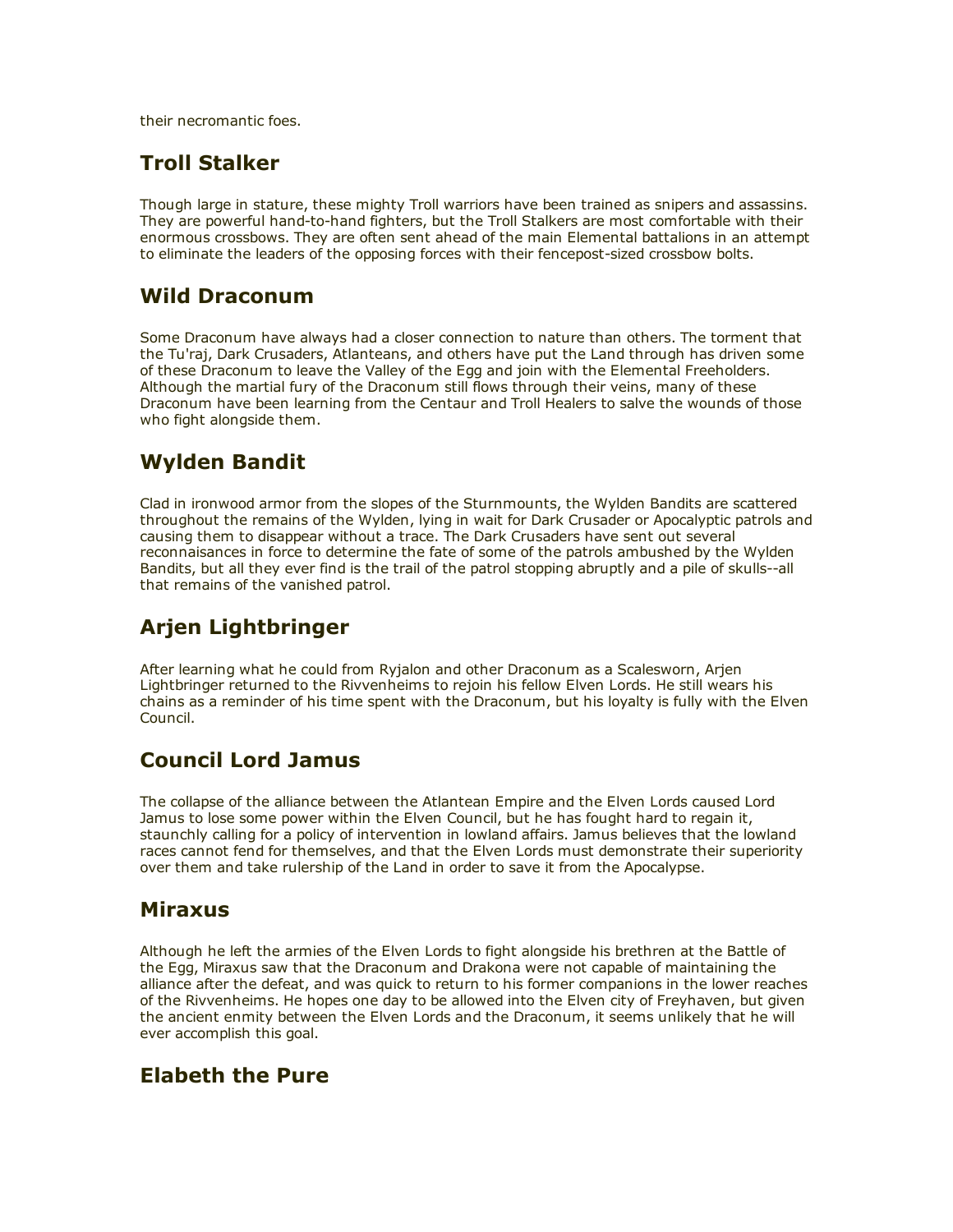Elabeth's rune cards foretold of the pain and suffering to come when the Apocalypse Dragon was released upon the Land, and she returned to her homeland to protect the Rivvenheims from the devastation being visited upon the lowlands.

# Elven Acolyte

Normally confined to their sanctums during their training in the ways of Elven sorcery, the recent rise of the Apocalypse has given the Elven Acolytes opportunity to prove themselves in battle. Though still learning their craft, they nonetheless have shown themselves to be useful support in many Elven battalions.

# Elven Vindicator

Elven Vindicators are fanatics to a cause. They believe that the Elven Lords are destined to bring order and security to the lower races, and that nothing can stand in the way of the Elven Destiny. Their fanaticism can sometimes lead them into dangerous positions, but it is certainly inspiring to those who believe as they do.

# Geddion Longblade

When Gervin the Loyal returned to the Rivvenheims with news of the Shyft's transformation, Geddion Longblade knew it was time to leave the dark of the dungeons for the battlefields of the Land. He has dedicated himself to war for the entirety of his long life, and now he seeks to demonstrate the superiority of his martial skills to the ill-bred lowlanders.

# Gervin the Loyal

Upon fighting his way out of the Dragon's Gate with the other Rivvenrose Heroes, Gervin the Loyal continued his search for information on the Shyft. After the defection of Lady Arowyne, Gervin discovered information on the metamorphosis taking hold of the Shyft, and returned to Freyhaven to warn the Elven Council and to take up position in the front rank of the battle against the rising hordes.

# Lady Skeri

Lady Skeri departed the Dragon's Gate with her fellow Rivvenrose Heroes, but was nearly killed when Lady Arowyne attacked her shortly there-after. Gervin the Loyal and Steel helped her back to the Rivvenheims to recover. Now she has regained her former strength, and is determined to see the end of the traitorous Lady Arowyne and the Apocalypse cult she is part of.

# Paladin Priest

After the defeat of the Elven armies at Khamsin, the Paladin Priests believed the loss, stemmed from a lapse of religious fervor among the warriors as much as the treachery of the Atlanteans. Honing their martial skills, the Paladin Priests have taken leave of their Temples to join the Elven forces among the lowlands as advisors and spiritual leaders. Their influence has been instrumental in preventing the chaos that has engulfed the land from taking hold of the Elven armies, keeping the warriors focused on the will of the Heiramann gods.

# Rivvenguard Jaysa

Jaysa has stayed with Lord Jamus through the end of the alliance between the Elven Lords and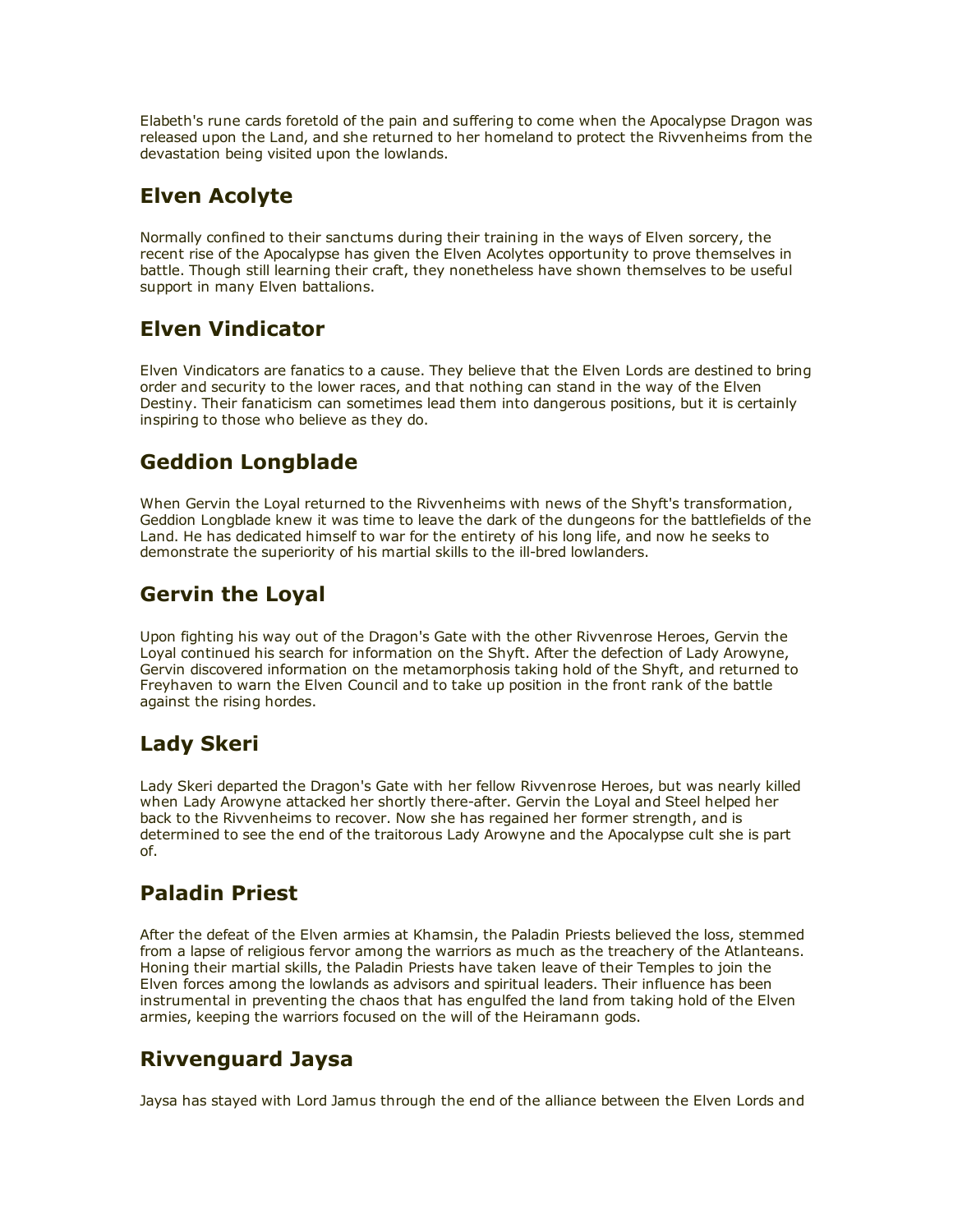the Atlantean Empire, and has served him faithfully through the shame and humiliation. Now that Jamus has decided to show the lower races who's boss, Jaysa sees an opportunity for redemption, and will sacrifice anything to seize hold of it.

# Steel

Long the scout (some would say "thief") for the Rivvenrose Heroes, Steel accompanied Lady Skeri and Gervin the Loyal back to the Rivvenheims after Lady Arowyne's treacherous attack. He stayed with Lady Skeri until she was ready to return to the lowlands, and has sworn to aid her in her attempts to track down and destroy the faithless Arowyne Painbringer.

# Temple Lord

Loyal to the Heiramann gods, the Temple Lords are often found at the head of the Temple Lord battalions. Commanders of various martial temples, their prowess in battle, their untarnished reputations of honor, and their devotion to their brethren make these warriors among the most revered warriors among the Elven Lords.

# War Bard

Mingling ancient magical spells into their battle songs, the War Bards provide morale and encouragement to their allies. Their storytelling and singing skills are unrivalled by any other in the Land. Some even say that the mystical tales sung by these adventurous wanderers are often seen just as clearly as they are heard, the imagery of their chants so detailed that it can distract even the most strong-minded warriors.

# Circle Sage

Corrupted by the power that flows through them, Circle Sages are extremely flexible sorcerers. Their physical bodies are weak, but they are masters of many sorts of magic--ranging from destroying their enemies to healing their companions or manipulating chance itself. Once the Circle Sages were necromancers or other dabblers in dark magic, but they have since joined the Order of the Ninth Circle, assisting Molog Bloodaxe and other mercenaries for the gold their services earn them.

# Grappler

When the Drakona began leaving the Dragon City, their control of the Mage Spawn there was broken, and many of these insect-like creatures left the caverns. Finding a variety of new prey to feast upon on the surface world, the Grapplers quickly spread throughout the northern portions of the Land.

# Hooded Assassin

Though still a myth to many, the deadly "Snake Demons" have continued to be a deadly threat to any who travel the sands of the Galeshi Desert. With the recent resurgence of the Shyft, the Hooded Assassins have left the pyramids in greater numbers, and have become even more aggressive in finding and attacking their prey. Even the most well-guarded caravan must keep constant vigil through the desert lest they, too, fall victim to these silent killers.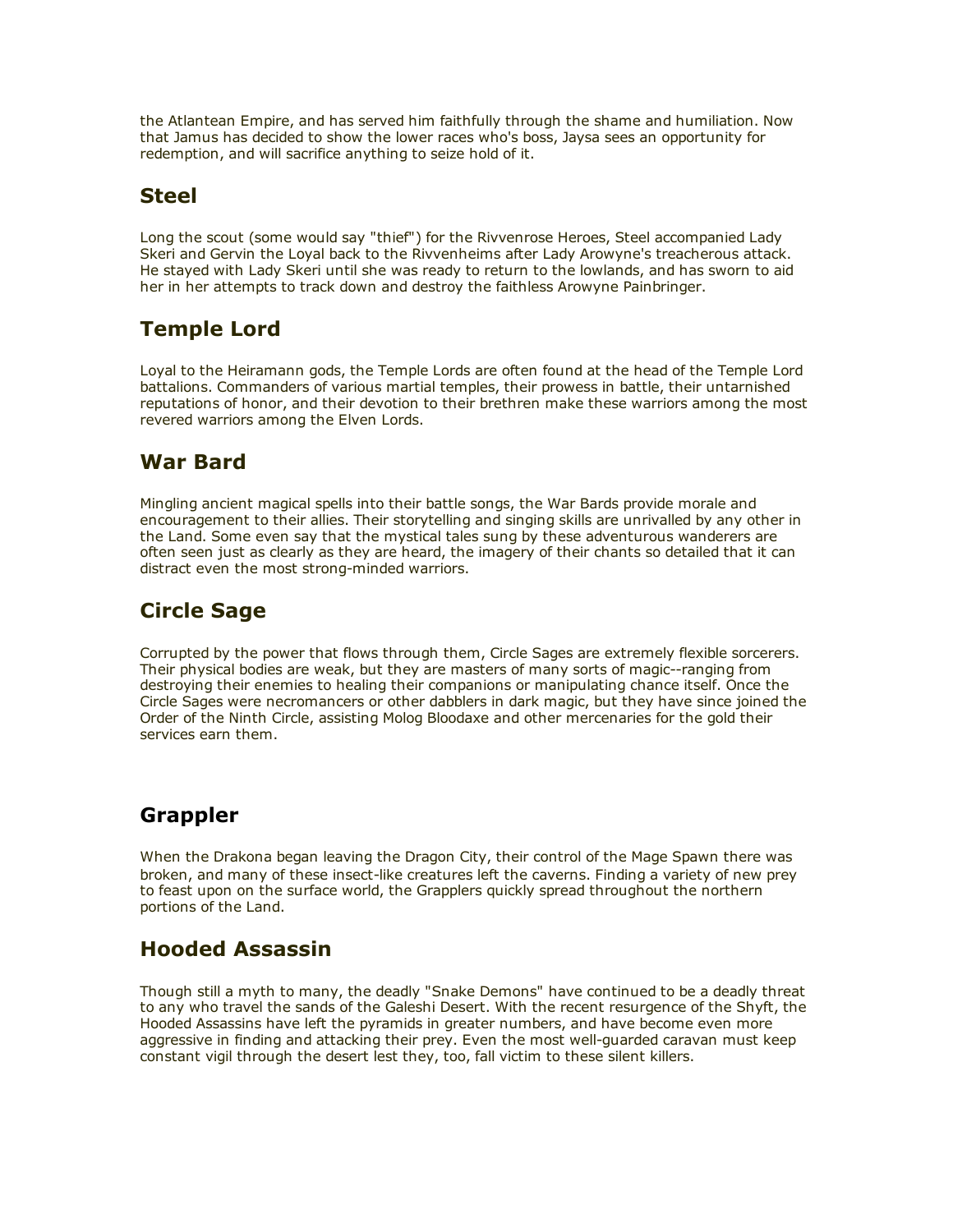# Krugg Headhunter

Under the leadership of the revered Molog Bloodaxe, the Krugg Headhunters have increased their fighting prowess. Though their primary role in the Krugg society remains that of a food-provider, their bloodlust has caused many of these warriors to take temporary leave of their tribes to follow the Molog into battle. Though not formally inducted into the Order of the Ninth Circle, they nevertheless serve the Order as mercenary warriors when necessary.

#### Phooka

Though these pranksters make the Wylden their home, their ability to remain unseen has kept them largely unscathed from the Dark Crusader invasion. Constantly looking for ways to play tricks on other beings, they love to spring minor traps on unwitting victims. Though their magic is relatively weak, they nevertheless are a nuisance to any who are unfortunate to stumble upon them.

# Pyre Spirit

Powerful spirits of flame, the true origins of the dreaded Pyre Spirits are largely unknown. However, many myths have arisen that these Mage Spawn creatures are actually the souls of an ancient race that was destroyed in a cataclysmic fire. Whatever their origins may be, it is widely understood that those unlucky enough to encounter one of these creatures will likely be consumed by their unrelenting destructive power.

#### Spinesucker

Often seen as a scourge to lesser equipped warriors, these insectoid Mage Spawn are continually on the prowl for food. Preferring bone marrow to sustain them, their sharp needle-like proboscis can pierce through even the toughest hides. If not defeated quickly, even the mightiest warriors can be drained of their fluids in a matter of minutes.

#### Warbear

When the Dark Crusade invaded the Wylden Forest, the haste of the elven flight to Roanne Valle caused many of the Warbears to be set loose in the confusion. Now these feral beasts have roamed beyond the confines of the woods and have been spotted beyond the Roa Galtor. Though very short tempered, they fortunately are not often seen in large groups, much to the relief of the more remote villagers.

#### Wereraven

Having evolved somewhat through some mysterious Shyft intervention, the Wereravens have mastered the ability to stay airborne. Though these Mage Spawn tend to keep to themselves, their bizarre shapeshifting abilities often take unsuspecting wayfarers by surprise, and when threatened they can fight with a ferocity few have survived.

#### Wild Howler

Naturally vampiric creatures that haunt the northern shores of the Black Lake, Wild Howlers have no fear of personal injury and rush into battle without a thought to their personal safety.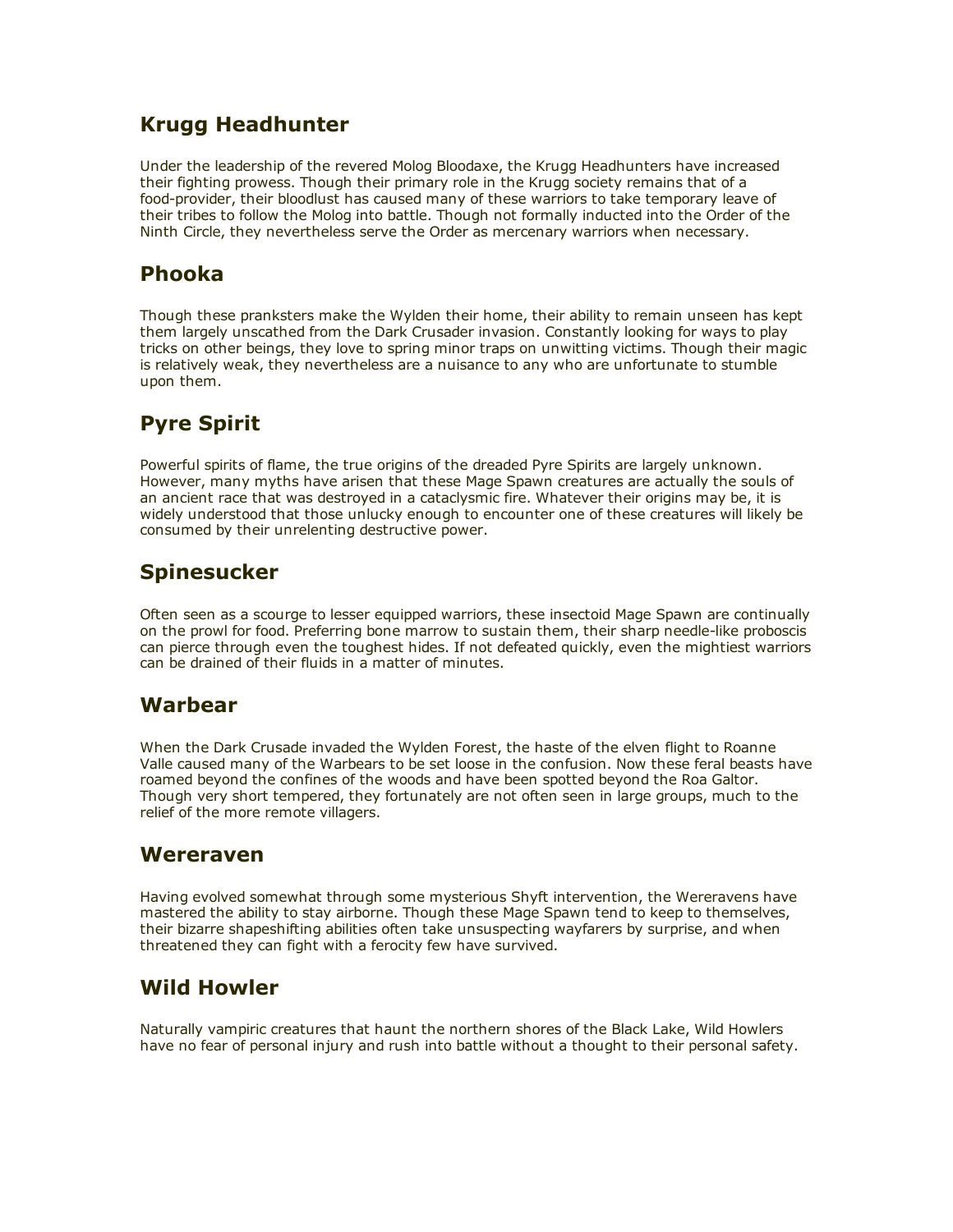# Cursed Hag

Some orc witches delve deep into forbidden lore, and the powerful magic that they learn twists their bodies and stains their souls. It does, however, make them incredibly powerful sorcerers, and many orc warlords are willing to put up with a Cursed Hag to have such potent magical firepower at their disposal.

# **Digger**

The Diggers' delight in mining has made their services invaluable in many orc warbands. Using their skills to tunnel under the earth into enemy territory, the Diggers can seemingly spring from nowhere to assault and distract an opposing army long enough to allow the more conventional warriors to charge into the fray unimpeded.

# Ember

Ember's magical abilities have continued to gain him repute within the ranks of the Orc Khans, despite his difficulties in controlling them. Without the full blood of an Atlantean, using his magical abilities causes the unfortunate half-orc pain, which he can only work through due to the toughness inherited from his father. Although he is usually able to master the magic raging through him, sometimes orcish fury breaks through, causing him to lash out with the heavy staff he uses to hold his lantern aloft.

# Harka Prowler

The Harka tribe has long been known for its screaming charges against superior forces, but during the battles in Prieska, this tactic resulted in hundreds of Harka orcs being slaughtered by long-range firepower. Although most of the Harka tribe continues to view the mass assault as a valid tactic, there are those who have begun to take lessons from the reviled Shadow Khans and spring upon their foes with stealth and subtlety. These Prowlers make excellent scouts and skirmishers due to their ability to pop out of concealment and overwhelm their opponents before they get a chance to call out an alarm.

# Ironclad

The Ironclad has long been a staple of Orc battle plans. Slowed by the heavy armor strapped to their lean green forms, the Ironclads lumber into battle, their movements growing faster as chunks of armor are knocked off of them. It is difficult to know whether the Ironclads are more dangerous when protected by the weighty armor plates or when they have a full range of movement.

# Minotrorc

As the Minotrorc gains experience in controlling his bestial mount, he is able to spend more time blasting the enemy and less struggling with the Mage Spawn he rides.

# Orc Slaver

As the Broken Tusk clans have increased their raids into the areas around the Fist, the Orc Slavers have also rejoined the raiding parties. The supply of slaves has decreased due to the treachery of the Shadow Khans, and these brutes have become ruthless in the face of any attempted escape by a prisoner, and intensely cruel to even those who don't try to flee.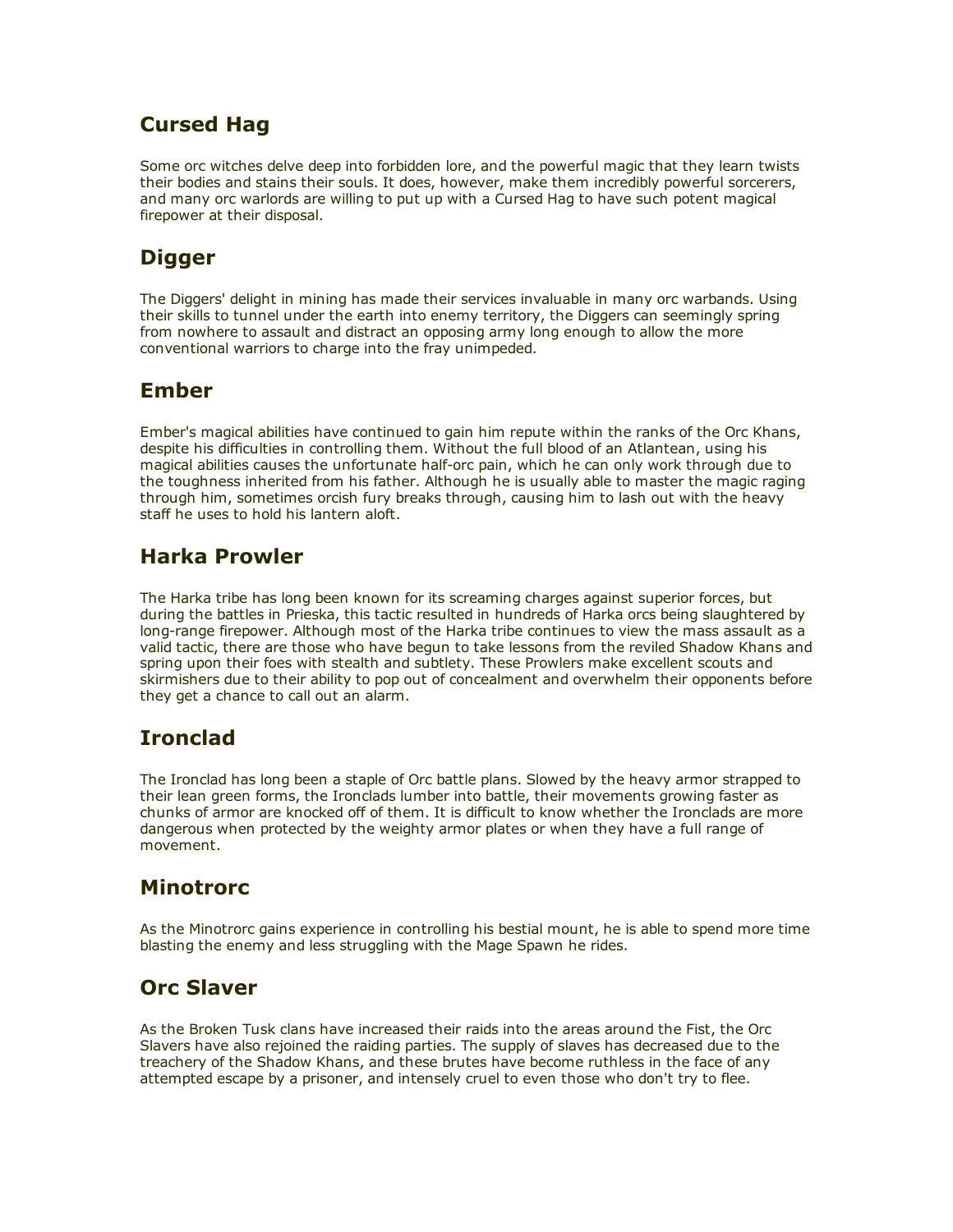#### Patchwork

Having been handsomely rewarded by Heddrevalis for recovering one of the shards of the Amulet of Summoning, Patchwork was quite happy to settle down in his new castle despite the death of Kzar Nabar. The destruction of that castle by the Apocalypse Dragon brought Patchwork out of his leisurely retirement. Due to his connection with Kzar Nabar, Khan Harrowblade had no wish to deal with him, but Khan Rava accepted the half-orc into his employ as an advisor.

### Phreggs

Since his days in the dungeons of the Land, Phreggs has been fascinated with machinery. He has worked with Atlanteans and Black Powder Revolutionaries in his day, and has learned from them all. He now serves the shaman Bloodhawk, helping to scavenge captured golems and fit them out for battle once more.

### Shaman Og

Although Og is a Harka by birth, it is with the Chaos Shaman that he has gained power. They drew him out of the dungeons and showed him how to use magestone to enter a mystic trance. In return, he has been required to inform Bloodhawk of Khan Harrowblade's plans and schemes, but Og's confidence in the strenth of the Broken Tusk is so strong that he believes they will still come into their own as leaders of all tribes of orcs despite Bloodhawk's interference.

#### Summoner

The fanatic Summoners have always been revered for their ability to bring order to the otherwise chaotic Orcs. Studying the Shyft and their interaction with the Mage Spawn creatures of the land has inspired these Shamans to seek to mimic this power. Although they lack the empathic bond that the Shyft utilize to control their Mage Spawn, the Summoners have nevertheless mastered the ability to call Mage Spawn to fight beside them, adding even more power to the already ferocious Orc warbands.

# Tribal Follower

Not all who fight in the marauding armies of the Orc Khans have green skins. Through constant raiding, many Orc communities have built up sizeable slave populations, and the offspring of their slaves look up to the big orcs who are the source of power within the tribes. Some go so far as to train for war alongside the warriors of the Fist, although they are mostly used to spy on human communities.

# **Trollkiller**

The Half-Troll known as Trollkiller is still obsessed with the elimination of all Trolls, but he has come to realize that he must also deal with the feeble Wylden Elves and Centaurs who accompany them.

# Brethan Kyle

While many Heroes have been trapped and possessed by Spirit Lords, Brethan Kyle came to the Shyft willingly. The Sect Elf felt that his skills as an assassin were not appreciated by the masters of the Dark Crusade, so he threw in his lot with the Shyft, serving as a spy and killer for the creatures he had fought so often in dungeons and caverns beneath the Land.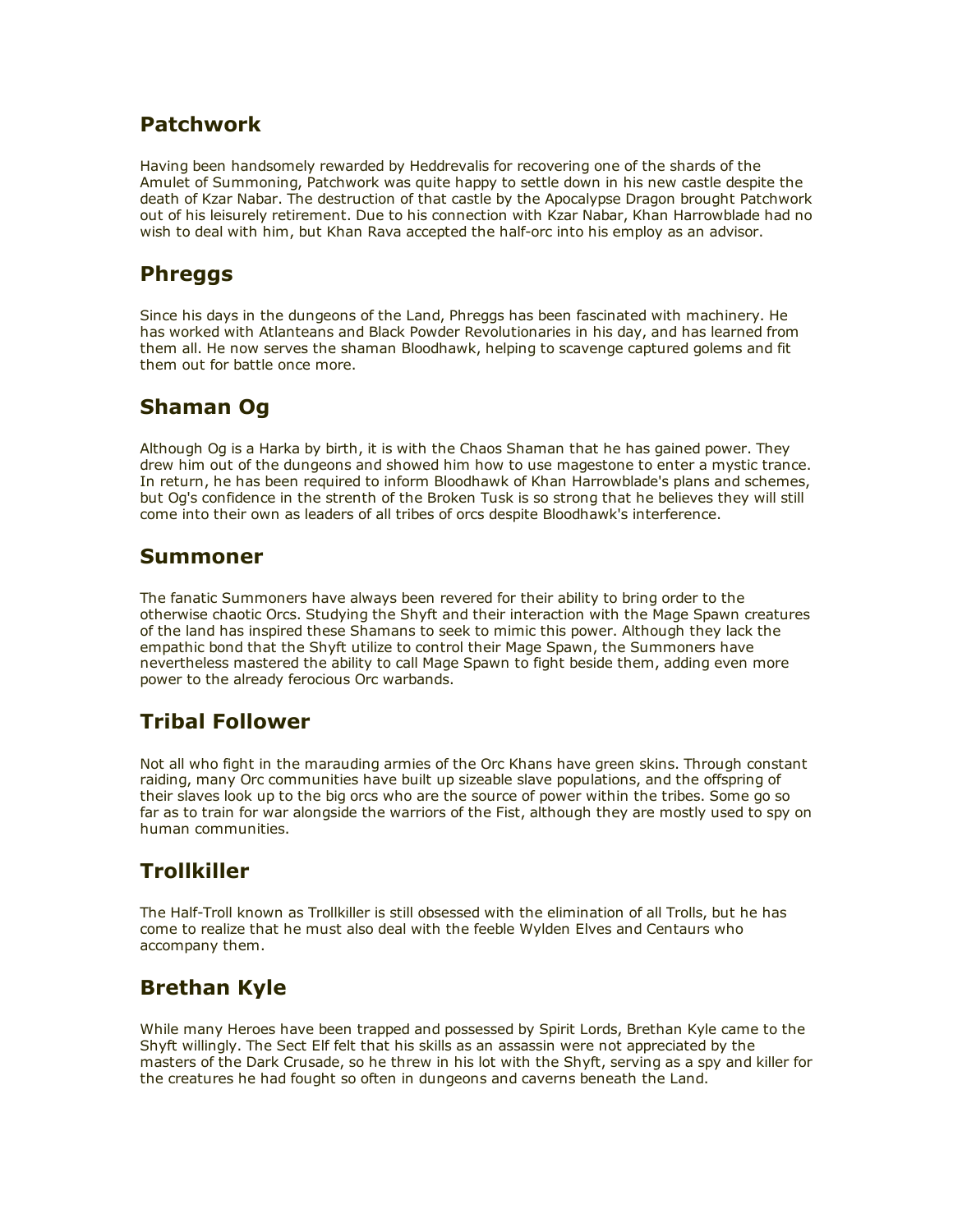#### Fathom

Dagon's first act as a member of the Apocalypse Cult was to secure his brother Fathom for possession by a Spirit Lord. Now Fathom's body is a mere puppet for the Spirit Lord to act through, although a useful one, given the Xandressan's natural abilities in the water.

## Jadreen

It was only a matter of time before Jadreen betrayed Darq the Corrupt, and when Darq favored Carlana with the title of Mortifactor, Jadreen decided that the time had come. She captured fellow "Darq's Lady" Ravenbane, and brought her along as a bargaining chip. Jadreen decided to join with the Shyft in her constant quest to gain magical items, as she reasoned that since they had inhabited the dungeons of the Land so long, they must have the choicest relics available.

# Mindbonded Elf

Although some sentients possessed by a Spirit Lord have the strength of will to maintain some of their personality, many others become nothing more than hollow shells. Spirit Lords have shown a preference for possessing elves, because once they have bonded the mind of their vessel to them, they can use the elven tendency towards magical ability to their own ends.

# Psychic Scounger

The Psychic Scroungers are willing human servants of the Shyft. With the aid of the Spirit Lords, their minds have been opened to the thoughts of others. Scroungers are sent ahead of Shyft armies as scouts, gathering information, distracting sentries, and generally throwing the enemy into confusion. In order to allow them to remain in the field longer, the Spirit Lords have given the Psychic Scroungers the ability to draw sustenance directly from their enemies.

# Quavaran Warrior

The Quavaran Warriors are an ancient cult of warriors dedicated to the Spirit Lords. With the return of their masters, the warrior cult has once more sprung into being as if it were never gone. It is not certain whether the new Quavaran Warriors have re-created the ancient ways, or if the Quavarans have been simply lying dormant until their time was once more at hand.

#### Ravenbane

Captured by Jadreen shortly after Carlana's elevation to Mortifier, Ravenbane has been possessed by a Spirit Lord, providing the Shyft with a source of magical power with which to blast their enemies.

# Spirit Lord

Little is known of the Spirit Lords, except that the Tu'raj and the Shyft both revere them, and that they gain strength by possessing the bodies of those dedicated or sacrificed to them. The truth is more frightening than most have guessed.

# Spirit Prophet

Humans and elves loyal to the Spirit Lords have spread throughout the land since the Battle of the Egg, prophesying the return of the Spirit Lords, and gathering people tired of the destructing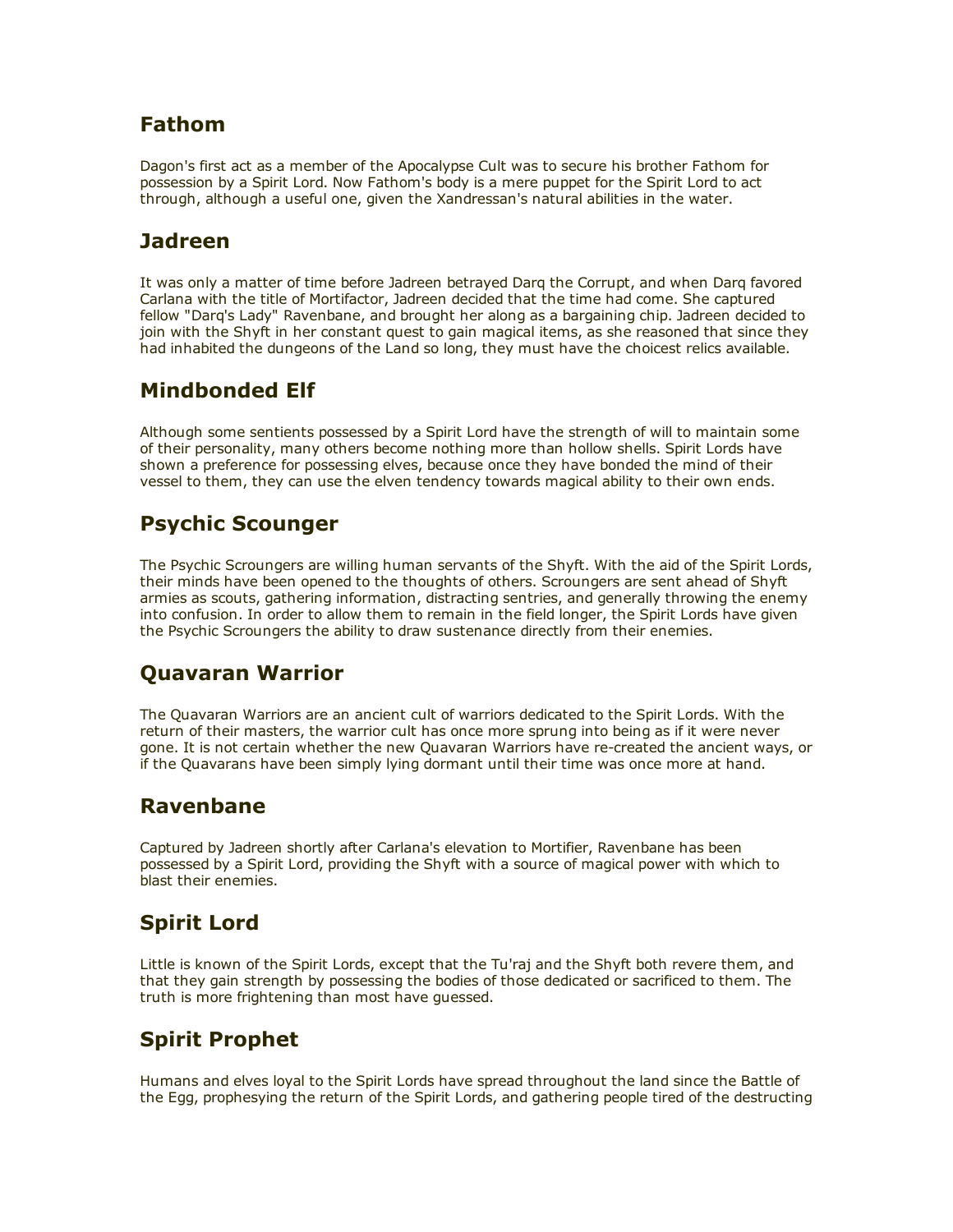spread across the Land by the warring faction with promises of peace and bliss. When the poor souls accompany the Spirit Prophets into the hinterlands, they are sacrificed to the Spirit Lords and become naught but vessels for the powerful beings.

# Arcane Apprentice

Since the Solonavi spell empowered magic-users across the Land, many young hopefuls have flocked to Rokos and Luxor to be trained by the Solonavi. Only a few ever manage to demonstrate enough sorcerous talent to become apprenticed to the Oracles and Seers of the Solonavi, but those who do quickly learn to make their magical might felt on the battlefield.

# Blackstone Warder

The guardians of the Black Tower have long trained alongside the magic-draining influence of blackstone, and have developed the ability to cast spells even when surrounded by blackstone. Making the most of this ability, the Blackstone Warders often go into battle decked out with blackstone jewelry and baubles, providing them with unparalleled magical protection. This elite guard has begun to disappear recently, apparently being re-assigned somewhere outside of Rokos or Luxor.

# **Heddravalis**

Heddravalis is a Solonavi Striker who was at the heart of the Solonavi efforts to reconstruct the long-broken Amulet of Summoning. He controls the Seekers who once formed the team led by Seeker Elydia, and has sworn to make Contri Oathbreaker pay for leaving his service.

# Queen Corella

Corella's campaign to unite the Amazon tribes under her rule has proceeded quite well. With Rayevisayla directing events from behind the scenes, Corella has co-opted or destroyed nearly all of the remaining Amazon tribes. Only a few tribes still resist, and she has grown so confident in her eventual victory that she has begun to send some of her warriors to serve the Solonavi directly as a field army.

# Rokos Noviate

Rokos Noviates have been initiated in the lower-level secrets of the Oracles of Rokos, and are training to become Oracles themselves. Although they do not have the power of a full Oracle, and are not bound to any one Solonavi, they are still formidable sorcerers, using their magical abilities to either fade from view or exhort Oathsworn serving with them.

# Seeker Azruk

This former Atlantean has gained power and influence within the ranks of the Oathsworn due to his abilities on the battlefield. Service to the Solonavi has been good to him, and the rewards have caused him to re-double his efforts.

# Seeker Elydia

The loss of Seeker Contri to the Apocalypse shook Elydia to the core, but her masters' faith in her was not misplaced, and she has recovered quickly from the shock. Once again she has donned the half-mask of leadership once more and left Rokos, now at the head of an army of